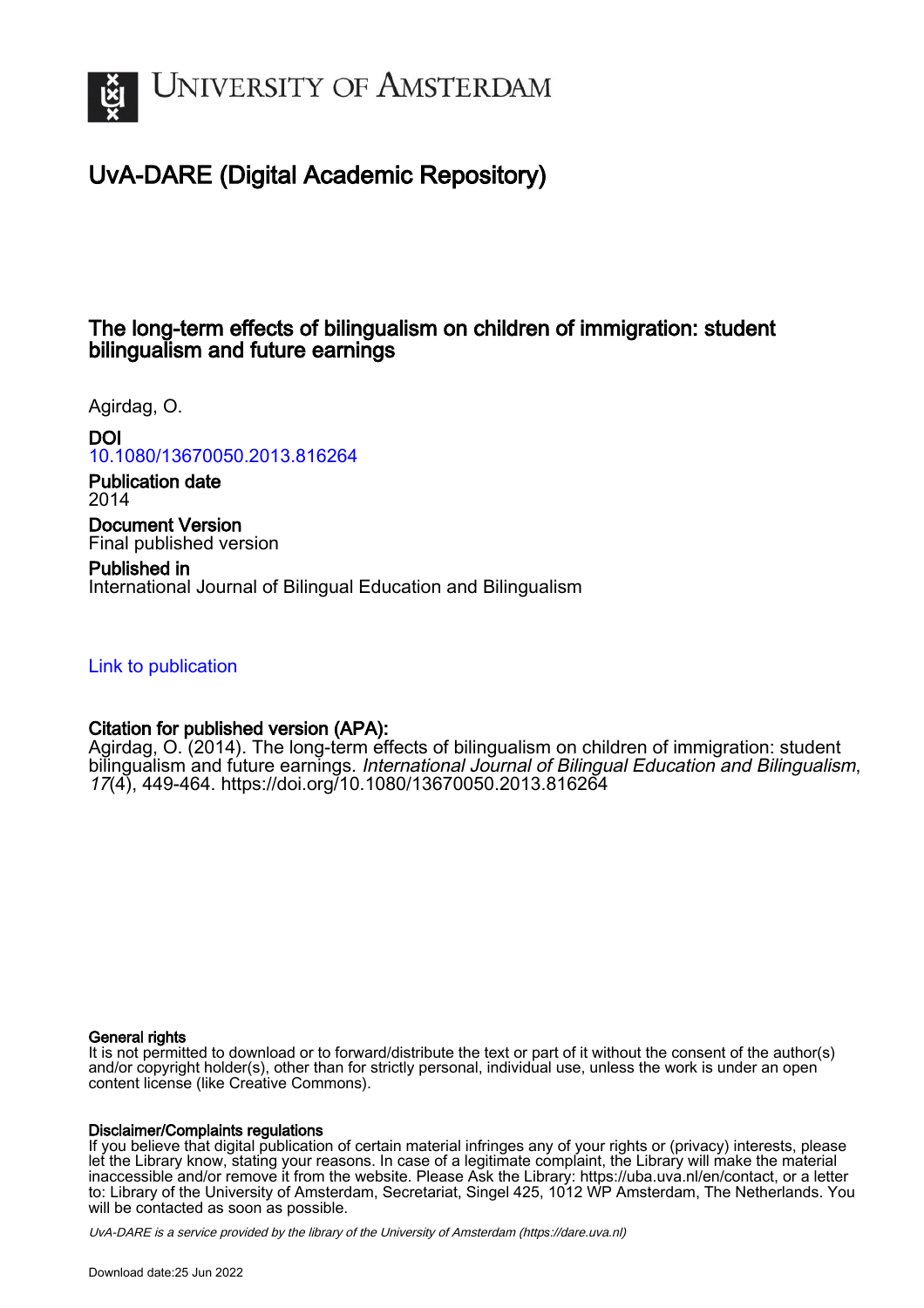## The long-term effects of bilingualism on children of immigration: student bilingualism and future earnings

Orhan Agirdag\*

Department of Sociology, Ghent University, Ghent, Belgium

(Received 21 April 2013; final version received 13 June 2013)

In this study, we examine the largely neglected long-term effects of bilingualism for students with roots in immigration. Our central research question is whether students' bilingual proficiencies have an impact on their future earnings in the USA. For this purpose, we used two different data-sets, i.e. the National Education Longitudinal Study (NELS) and the Children of Immigrants Longitudinal Study (CILS). Based on Latent Class Analysis, we distinguish between three linguistic minority groups: limited bilinguals, balanced bilinguals and English-dominant group. For both CILS and NELS, the results of regression analyses show that balanced bilingual students earn significantly more as adults at the beginning of their career than those linguistic minorities who were dominantly proficient in English only. Even after controlling for cognitive ability, educational attainment and parental socio-economic status, the additional cost of complete linguistic assimilation is estimated at \$2100-\$3300 annually. The NELSdata also suggest that balanced bilingualism has an additional indirect effect through academic attainment. Policy implications of these results are discussed.

Keywords: bilingual students; advantages of bilingualism; assimilation; acculturation; balanced bilingualism

### Introduction

As most immigrants are not native speakers of the dominant language of their host society, there is an established body of research on the economic adaptation of immigrants which focuses on language issues. Starting from the early 1980s, scholars have studied intensively the impact of *host-country language skills* on economic success (for the USA: McManus, Gould, and Welch [1983;](#page-15-0) Kossoudji [1988](#page-15-0); Chiswick [1991;](#page-14-0) Chiswick and Miller [2002](#page-14-0); for Germany: Dustmann [1994;](#page-14-0) Dustmann and Van Soest [2002](#page-14-0); for Belgium: H'madoun and Nonneman [2012](#page-15-0); for Canada: Chiswick and Miller [2003;](#page-14-0) for the UK: Leslie and Lindley [2001;](#page-15-0) Dustmann and Fabbri 2003; for international comparisons: Chiswick and Miller [1995\)](#page-14-0). These studies univocally conclude that immigrants who are more proficient in the dominant language of the host country earn higher wages (for a review of these studies, see Grin [2003](#page-15-0)). However, this literature is dominated by a *deficit* perspective, as the emphasis is placed on what immigrants may not have (i.e. host-country language skills). What is generally missing in this literature is a strengths perspective, that is, an investigation of the effects of what immigrants might have (i.e. being proficient in an immigrant

<sup>\*</sup>Email: [orhan.agirdag@ugent.be](mailto:orhan.agirdag@ugent.be)

 $\odot$  2013 Taylor & Francis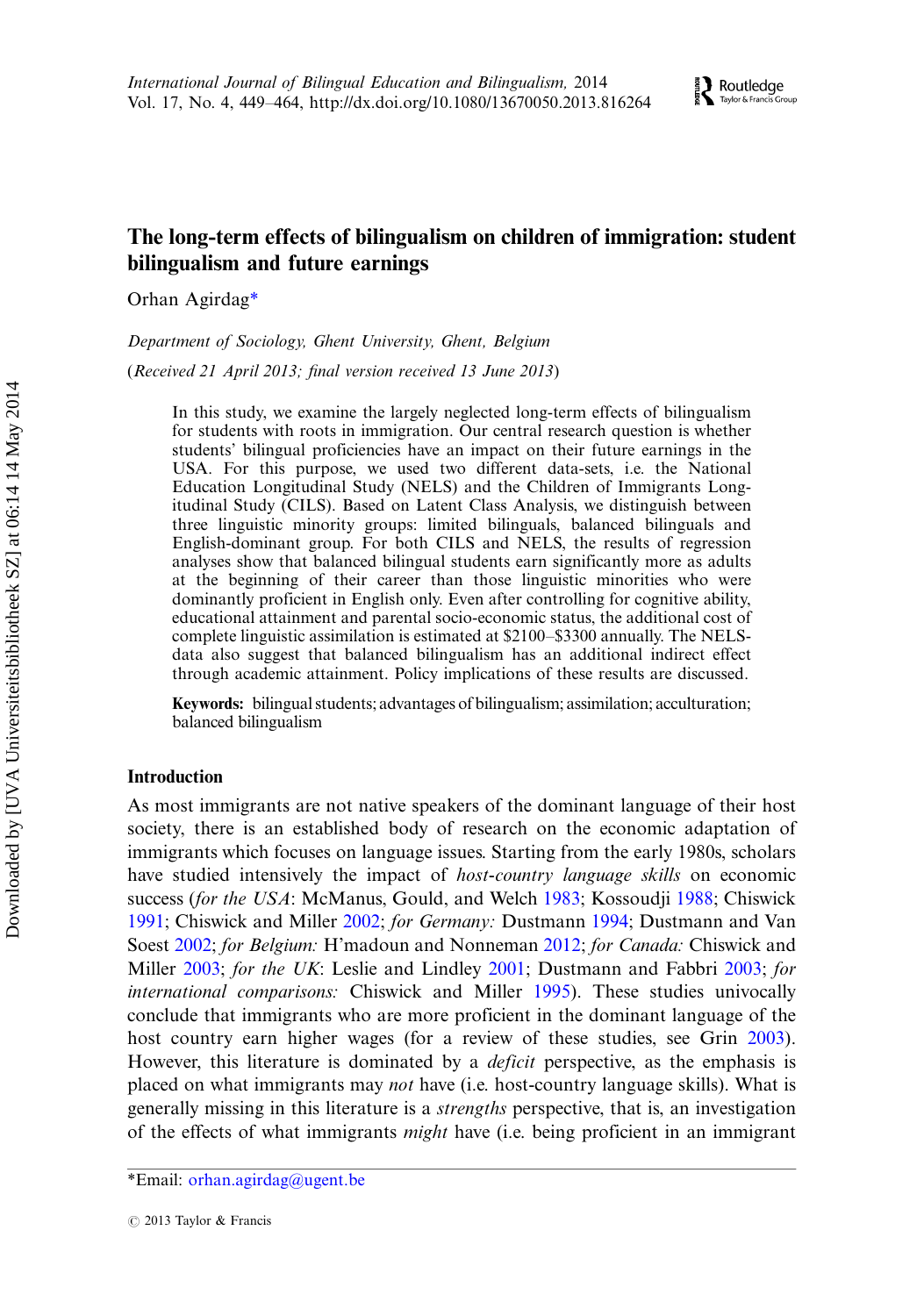language). Therefore, in this study, we will focus on the effects of bilingualism on the economic adaptation of immigrants.

The lack of research on the effects of bilingualism on earnings is surprising because for half a century sociologists and sociolinguists have shown the benefits of bilingualism with respect to various cognitive, educational and socio-emotional outcomes (Peal and Lambert [1962](#page-15-0); Rumbaut and Cornelius [1995](#page-15-0); Bankston and Zhou [1995;](#page-14-0) Portes and Hao [2002](#page-15-0); Bialystok [2007](#page-14-0); Farrell [2010\)](#page-14-0). These studies on student bilingualism are mostly limited to short-term outcomes. However, as we will theorise and examine in this article, linguistic repertoires of students might equally play a role over the long term. Research on the relation between economy and bilingualism is virtually non-existent because labour market outcomes such as income differences are mostly studied by economists who typically use standardised 'human capital theory' models in which skills in a minority language are rarely considered as a form of human capital, i.e. a source of economic advantage (but: Chiswick [2009](#page-14-0)). In various countries with high numbers of immigrants, fluency in another language is generally treated as a problem, rather than as an asset (see Palmer [2007;](#page-15-0) Agirdag [2009,](#page-13-0) [2010](#page-13-0); Rios-Aguilar and Gándara [2012;](#page-15-0) Agirdag, Van Avermaet, and Van Houtte [2013\)](#page-13-0).

The main objective of this paper is to fill this research lacuna. Adopting an interdisciplinary approach, we will bring sociological/sociolinguistic perspectives regarding the benefits of student bilingualism to an economic analysis of immigrants' integration in the labour market. More specifically, we will examine whether student bilingualism is in the long term related to early career earnings. It should be noted that most of the economics studies cited above limit their analyses strictly to the foreign-born population; however, regarding the impact of immigrant languages, the assessment of the children of immigrants might be even more relevant because language assimilation plays an important role in their lives (see Portes and Rumbaut [2001\)](#page-15-0). Therefore, we will not limit our analysis to foreign-born individuals, but will use data on young adults with immigrant roots who have lived in the USA since at least middle-school age and who have grown up with a language other than English.

#### Literature and theory

#### Immigrants in the economy

Regarding the literature on the economic situation of the immigrants in the USA, we may distinguish between an 'optimistic' perspective, which focuses on the successful adaptation of immigrants, and a 'pessimistic' perspective, which emphasises their failures (for reviews, see Alba and Nee [1997](#page-14-0); Portes and Rumbaut [2001\)](#page-15-0). Works by Barry Chiswick [\(1977](#page-14-0), [1978](#page-14-0)) are widely cited as pioneering studies which yielded very optimistic results. Chiswick ([1978](#page-14-0)) showed that after 10-15 years, immigrants achieved the same levels – and eventually exceeded – the earnings of the native-born. He attributed this quick and successful adaptation process to the positive selfselection of immigrant workers in terms of motivation and abilities (Chiswick [1977](#page-14-0), [1978\)](#page-14-0). A second 'optimistic' research tradition points to the success stories of immigrant workers in ethnic sub-economies (enclaves) and the achievements of those engaged in self-employment (Light [1984;](#page-15-0) Waldinger [1986](#page-16-0); Portes and Jensen [1989](#page-15-0); Portes and Zhou [1996](#page-15-0)). These researchers found that ethnic sub-economies provide stable working conditions and higher earnings for immigrant workers and that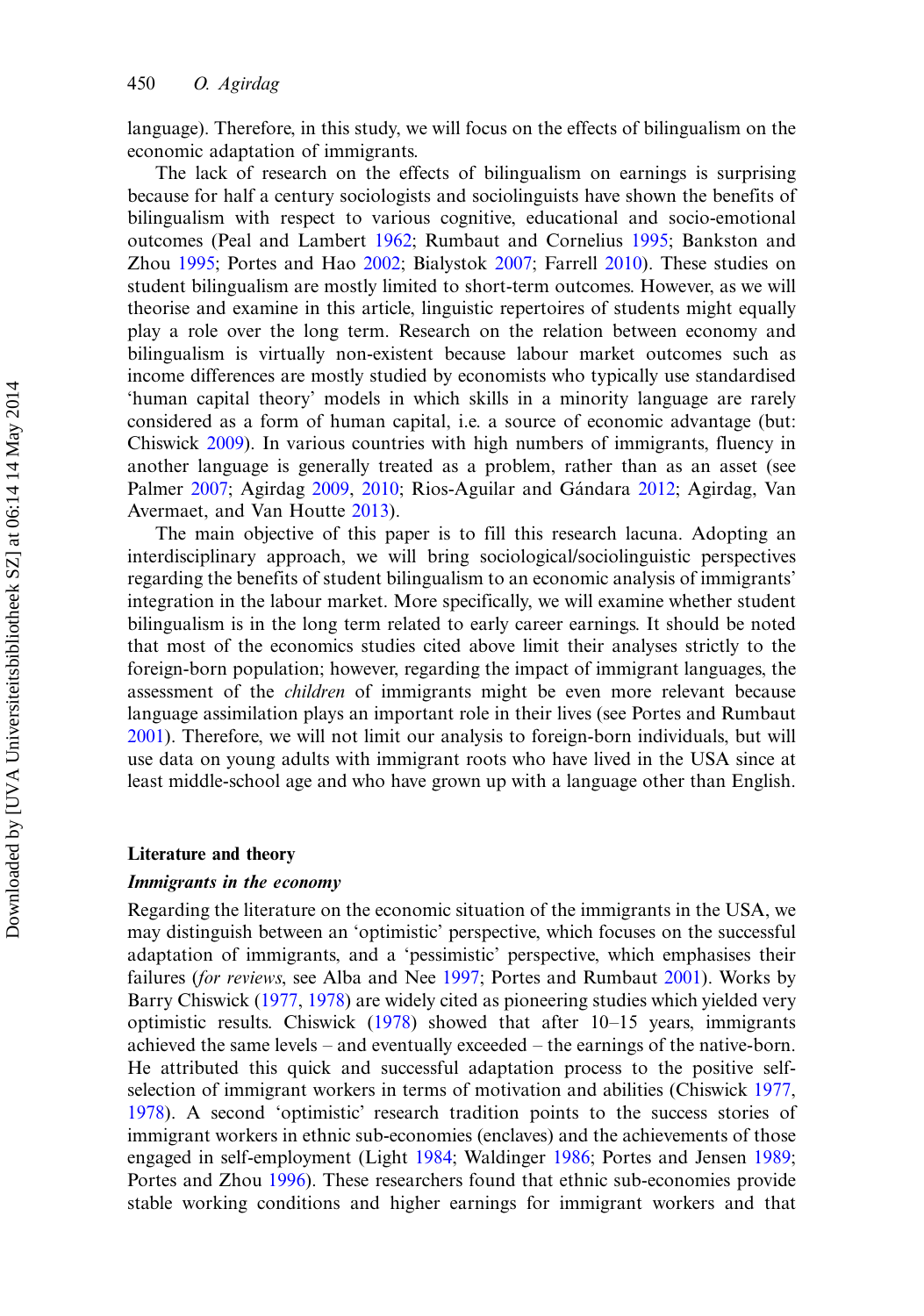self-employment plays an important positive role regarding the economic adaptation of immigrant families.

The optimistic perspective is challenged by a more pessimistic one. For instance - contradicting Chiswick's findings – Borjas [\(1985](#page-14-0)) argued that the earnings of more recent cohorts of immigrants did not gain parity with those of the native-born, which he attributed to the decline in 'immigrant quality' because of the third-world origin of immigrants (Borjas [1985\)](#page-14-0). Other studies have also questioned the advantageous effects of ethnic sub-economies. This view holds that immigrants are instead 'trapped' in an ethnic enclave economy where earnings are lower than the broader competitive sector (Mar [1991](#page-15-0); Nee, Sanders, and Sernau [1994\)](#page-15-0) and that there is no evidence that immigrant entrepreneurs are particularly successful (Borjas [1990](#page-14-0)). Apart from the optimistic or the pessimistic perspectives, a constant finding is that there is an enormous diversity among immigrant groups with respect to their adaptation to the US economy (see Portes and Rumbaut [2001\)](#page-15-0).

### Language as a determinant of earnings

The significance of language for the economic adaptation of immigrants derives from the fact that language is assumed to be more easily alterable than other aspects of human capital such as educational attainment. According to Grin [\(2003](#page-15-0)), there are four types of empirical studies that examine the relationship between language and earnings. The first focuses on labour market *discrimination against language groups*. These studies investigate whether *membership* in a language group results in earning differences. Because of the strong intersections between ethnic and language groups, there are few studies that focus explicitly on the latter. However, studies that do so have found differences among language groups even after controlling for their skills in the dominant language of the host country (see Grin and Sfreddo [1998\)](#page-15-0).

A second group of studies has focused on the value of skills in the dominant language of a country, for instance, the impact of English fluency on earnings of immigrants in the USA. This type of research has emerged from various parts of the world (for the USA: McManus, Gould, and Welch [1983](#page-15-0); Kossoudji [1988;](#page-15-0) Chiswick [1991;](#page-14-0) Chiswick and Miller [2002](#page-14-0); for Germany: Dustmann [1994;](#page-14-0) Dustmann and Van Soest [2002](#page-14-0); for Canada: Chiswick and Miller [2003;](#page-14-0) for the UK: Leslie and Lindley [2001;](#page-15-0) Dustmann and Fabbri [2003;](#page-14-0) for an international comparison: Chiswick and Miller [1995\)](#page-14-0). Unsurprisingly, these studies conclude that proficiency in the dominant host-country language is related to higher wages.

Grin [\(2003](#page-15-0)) argues that a third type of study has investigated the value of skills in a non-dominant language in a region. Typical examples are native French-speaking Canadians who have learned English or native French-speaking Belgians who have learned Dutch. Although there are variations across regions and gender, this type of research generally points to wage benefits for bilinguals (see Vaillancourt [1996;](#page-16-0) Grin [1999\)](#page-15-0).

Fourth, there is a category of investigations that focuses on the value of skills in an immigrant language. However, Grin [\(2003](#page-15-0)) states that these 'exceedingly rare' studies have found that the economic value of being proficient in an immigrant language is very low. Nevertheless, he argues that immigrant language skills might be an asset instead of a hindrance, 'contrary to what seems assumed a priori by much of the research in group B [the second research type]' (Grin [2003](#page-15-0), 20). We are aware of only one study of this type of research conducted in the USA: Fry and Lowell [\(2003](#page-14-0)) have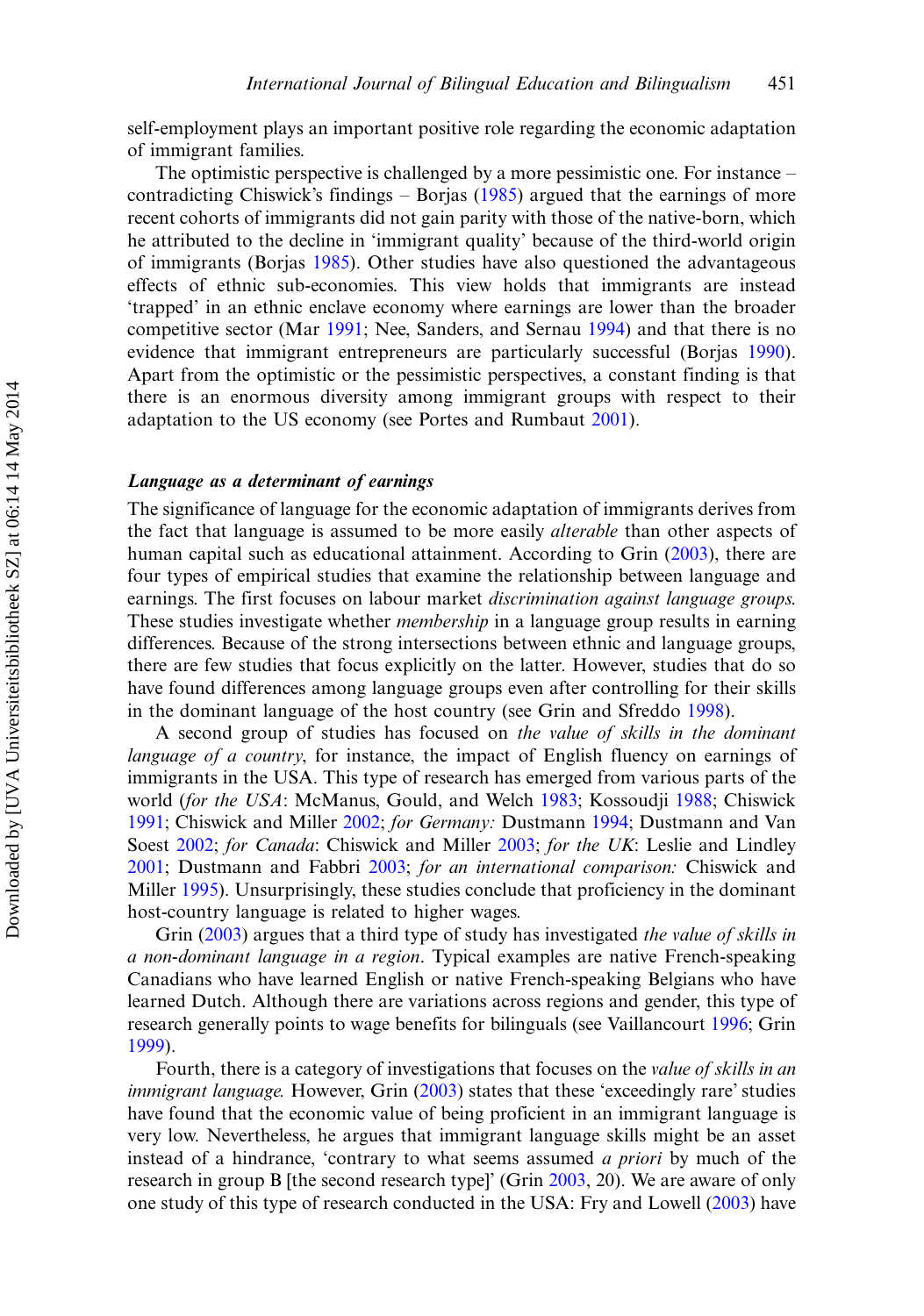found that being bilingual has a positive impact on the earnings of foreign-born men, with this positive impact mostly explained by the educational background of these immigrants. It should be noted that the effects on women are not examined in this study.

In a more recent publication, Grin, Sfreddo, and Vaillancourt ([2010\)](#page-15-0) argued that multilingualism has positive consequences on micro, meso and macro levels. More specifically, Grin, Sfreddo, and Vaillancourt [\(2010](#page-15-0)) have found that in Switzerland, multilingualism is not only positively related to individuals' salary (micro-level) and to productivity of firms (meso-level) but also to the gross domestic production (GDP) on macro-level: the authors state that Switzerland's GDP is augmented 10% by multilingualism.

While Grin's typology is very useful, it is still possible to distinguish a *fifth type* of research, where scholars might investigate the long-term effects of bilingualism and/ or language assimilation on incomes for children of immigration. While this type of research might be considered a specific form of the fourth type described above, it is distinct as the focus shifts from immigrants and immigration policy towards linguistic diversity and educational policy. The core question here is whether students' bilingualism should be valued in the educational system for the sake of economic benefits for individuals and the society. Indeed, previous studies on immigrant students have found that there are several metaphorical costs associated with linguistic assimilation such as a more problematic family and personality adjustment (e.g. Portes and Hao [2002](#page-15-0)) and decreasing educational success (e.g. Feliciano [2001](#page-14-0)). However, these outcomes are only for the short term, while language assimilation might also have literal costs for the long term. That is, student bilingualism might also have an impact on future earnings. Needless to say, the main goal of this study is to provide the first example of this type of research.

## The value of linguistic skills: a Bourdieusian framework

Why do we expect skills in a minority language to be positively associated with the earnings of immigrants and their children? To answer this question, we will draw on the writings of Pierre Bourdieu, briefly sketching his theories about linguistic domination (Bourdieu [1977b](#page-14-0)), using the concepts of field, doxa, heterodoxy and orthodoxy (Bourdieu [1977a\)](#page-14-0) and applying his notions of capital (Bourdieu [1986\)](#page-14-0).

In 'The economics of linguistic exchanges', Bourdieu ([1977b](#page-14-0)) states that the value of being competent in a certain language – which he calls *linguistic capital* – is highly dependent on the social contexts in which these linguistic competences are used. Bourdieu called these social contexts 'linguistic markets' or 'fields': 'Linguistic competence functions as linguistic capital in relationship to a certain market' (Bourdieu [1977b,](#page-14-0) 651). Any field or market primarily involves power relations between the dominant and the dominated groups, and, therefore, between the dominant and dominated languages. Bourdieu asserts that in a situation of bilingualism, a dominant and dominated language will emerge along social class lines:

A language is worth what those who speak it are worth, i.e. the powers and authority in the economic and cultural power relations...the dominant language is the language of the dominant class. (Bourdieu [1977b,](#page-14-0) 652)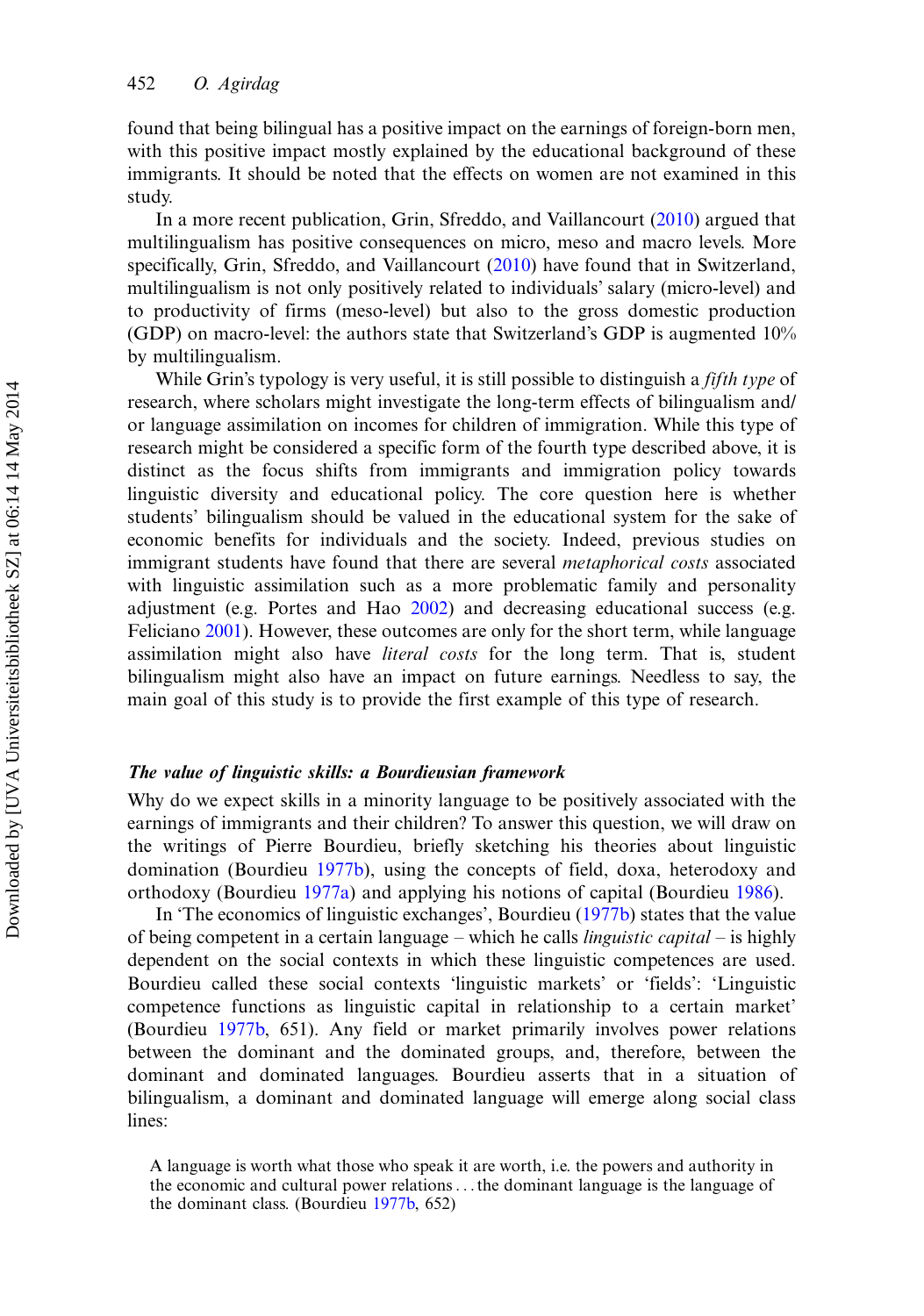As the dominant class has control over the educational system, it has the power to impose the rules that are followed within the field of economics, including those regarding the legitimacy and/or the value of a language. Even if the rules imposed on languages overtly favour the dominant group, linguistic dominance will persist as long as the linguistically dominated group does not recognise it as a form of domination. Rather, the dominant and dominated groups are inclined to perceive this linguistic domination as something natural and obvious. Such collectively shared, taken-for-granted beliefs/opinions are called doxa (Bourdieu [1977a](#page-14-0)). However, Bourdieu argues that each doxa might be challenged by competing actions. The dominated linguistic groups are more likely to behave in a heterodox way, meaning they will resist the doxa. This resistance involves, among other things, to move their (linguistic) competences to sub-fields in which they might function as (linguistic) capital. The dominant group, on the other hand, is more likely to behave in an orthodox manner, meaning they are more likely to re-establish the doxic tradition (Bourdieu [1977a](#page-14-0)).

The application of this theory to the linguistic situation in the USA is straightforward. It is clear that English monolingualism is a dominant ideology that favours the dominant monolingual class (Portes and Rumbaut [2001\)](#page-15-0). As English monolingualism constitutes a quasi-doxa within the field of education, it is also a rule that is tacitly imposed in other fields such as the economy. Because this monolingual doxa is threatened by growing linguistic diversity, an orthodox position is taken by the English-only movement (e.g. ProEnglish or English First). The Bourdieusian framework also makes clear why the English-only movement opposes above all bilingualism in the field of education. On the other hand, the heterodox position is taken by the English Plus movement, which supports the preservation of bilingual education. Moreover, the linguistically dominated groups move to take up positions within sub-fields of the economy (sub-markets) where their minority linguistic skills might function as linguistic capital. Some well-known examples of such sub-fields or sub-markets are ethnic enclaves such as the many Chinatowns or the Cuban enclave in Miami.

How then is immigrants' linguistic capital converted to higher earnings? Let us conceptualise earnings as a form of economic capital and consider the theoretical conversion process between the notions of cultural, social and economic capital (see Bourdieu [1986\)](#page-14-0). Bourdieu states that cultural capital exists in three different states. First, it can exist in *embodied* form, i.e. knowledge and skill that are incorporated by a social actor. Bourdieu [\(1986](#page-14-0)) states that linguistic capital is an example of embodied cultural capital. Second, it exists in *objectified* form, i.e. cultural objects which can be owned, such as books. Third, it can be *institutionalised* when it is officially recognised, mostly in the form of academic credentials. Finally, Bourdieu [\(1986](#page-14-0)) also distinguishes social capital, defined as 'resources which are linked to possession of a durable network' (248). All three forms of cultural and social capital can be converted to economic capital.

Minority linguistic capital (as embodied cultural capital) can be converted to higher earnings (economic capital) both *directly* and *indirectly*. Direct effects should be understood as bilinguals' ability to carry out duties that monolinguals cannot such as interacting with customers who only speak the minority language. Bilingual persons might, therefore, be qualified for jobs with higher wages. Minority linguistic capital can also have an indirect effect, that is, through conversion to other forms of capital. First, if bilingualism is positively related to educational outcomes (see Feliciano [2001](#page-14-0)),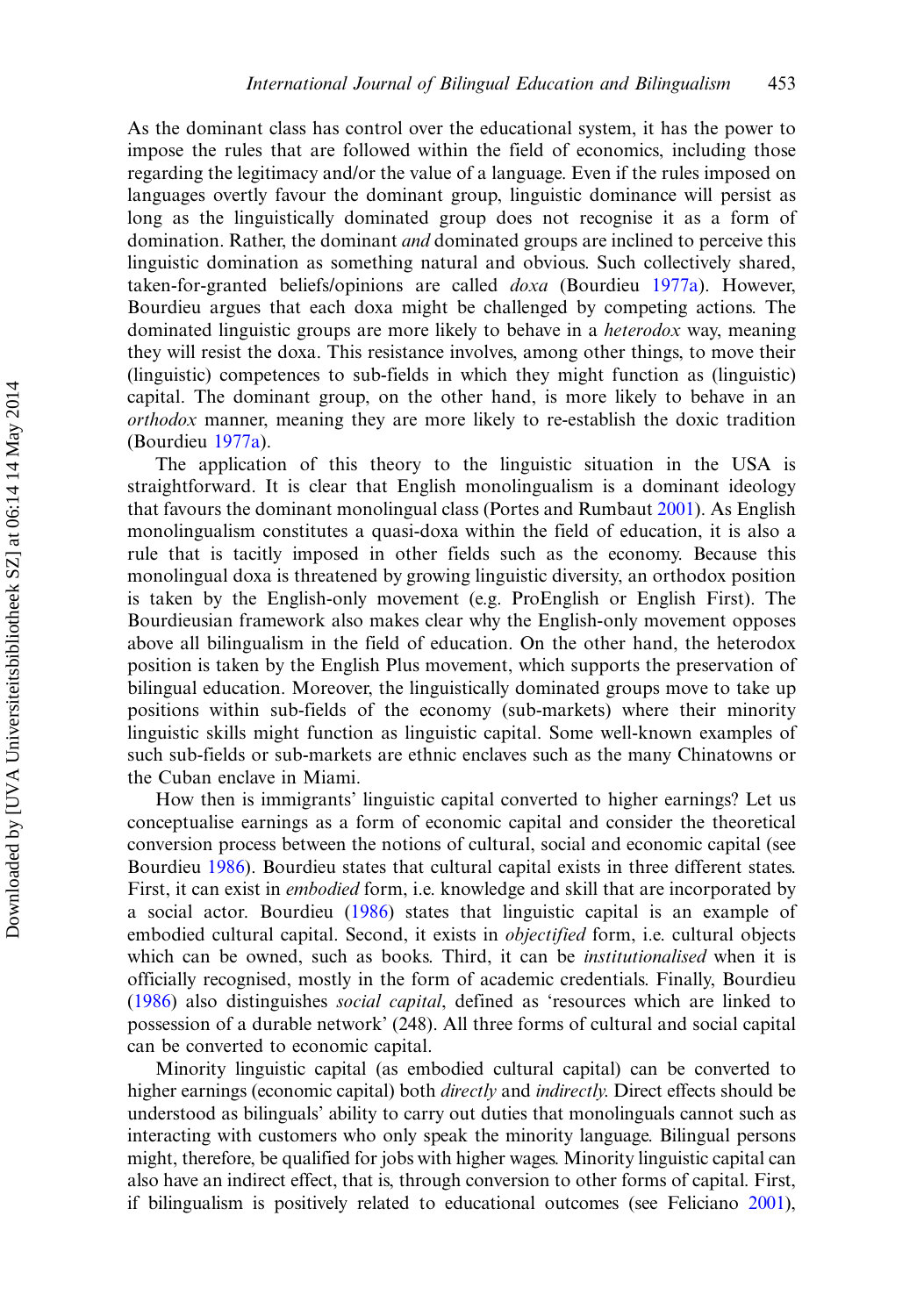minority linguistic capital might first be converted to institutionalised cultural capital (academic qualifications), which in turn, results in higher earnings. Second, minority linguistic capital might also give a person access to specific objectified cultural capital such as books or advertisements published in a minority language. To have access to such objects might give a boost to an entrepreneur's business. Third, minority linguistic capital can be converted to social capital, that is, it might give an entrance to a social network in which the minority language prevails, access to which might result in higher earnings.

Nevertheless, it might be the case that the value of cultural and social capital that is specific to linguistic minorities is lower than the value of cultural and social capital within the English monolingual market because of linguistic racism. However, net of linguistic racism, bilinguals have access to both the English monolingual market and specific minority language sub-fields. In other words, all else being equal, we expect that the earnings of bilinguals will be higher because they can take positions in specific linguistic minority sub-fields in addition to the regular market.

#### Methodology

#### Sample and design

Data for this study came from two different data-sets: the National Education Longitudinal Study of 1988/2000 (NELS), which is administered by the National Center for Educational Statistics, and the Children of Immigrants Longitudinal Study of 1991/2003 (CILS) administered under supervision of Alejandro Portes and Rubén Rumbaut (see Portes and Rumbaut [2005\)](#page-15-0). For both data-sets, the selection of participants was based on a two-stage stratified sample with schools as the first-stage unit and a sample of students within each selected school as the second-stage unit. The NELS survey was initiated in 1988 and included over 24,000 eighth-grade students across the USA. The final follow-up with information about the employment status and income of the respondents was conducted in 2000, when most respondents turned 26. In contrast to NELS, the CILS is not a nationally representative study, but it is specifically intended to investigate the adaptation process of the immigrant second generation. The second generation is broadly defined as children with at least one foreign-born parent or children born abroad but brought to the USA at an early age. The original CILS survey was conducted in 1992 with 5000 children attending the eighth and ninth grades in schools in Miami/Ft. Lauderdale and San Diego. In 2002, when most respondents turned 24, a final follow-up was conducted which included information about their employment status and income.

For methodological reasons, the data are limited in three ways. First, to exclude a potential interfering effect of discrimination of linguistic minorities, we only selected respondents who initially stated that another language other than English is spoken at home (hereafter, the native language). Second, we only selected respondents who worked full-time during the last follow-up. Third, for the sake of comparability between both data-sets, the NELS data were additionally limited to respondents with immigrant roots, i.e. students with at least one foreign-born parent. As such, the total number of respondents included in the analysis was 1656 for NELS and 1897 for CILS.

Two types of analyses are conducted. First, Latent Class Analysis (LCA) is conducted to cluster the respondents in various linguistic groups, i.e. limited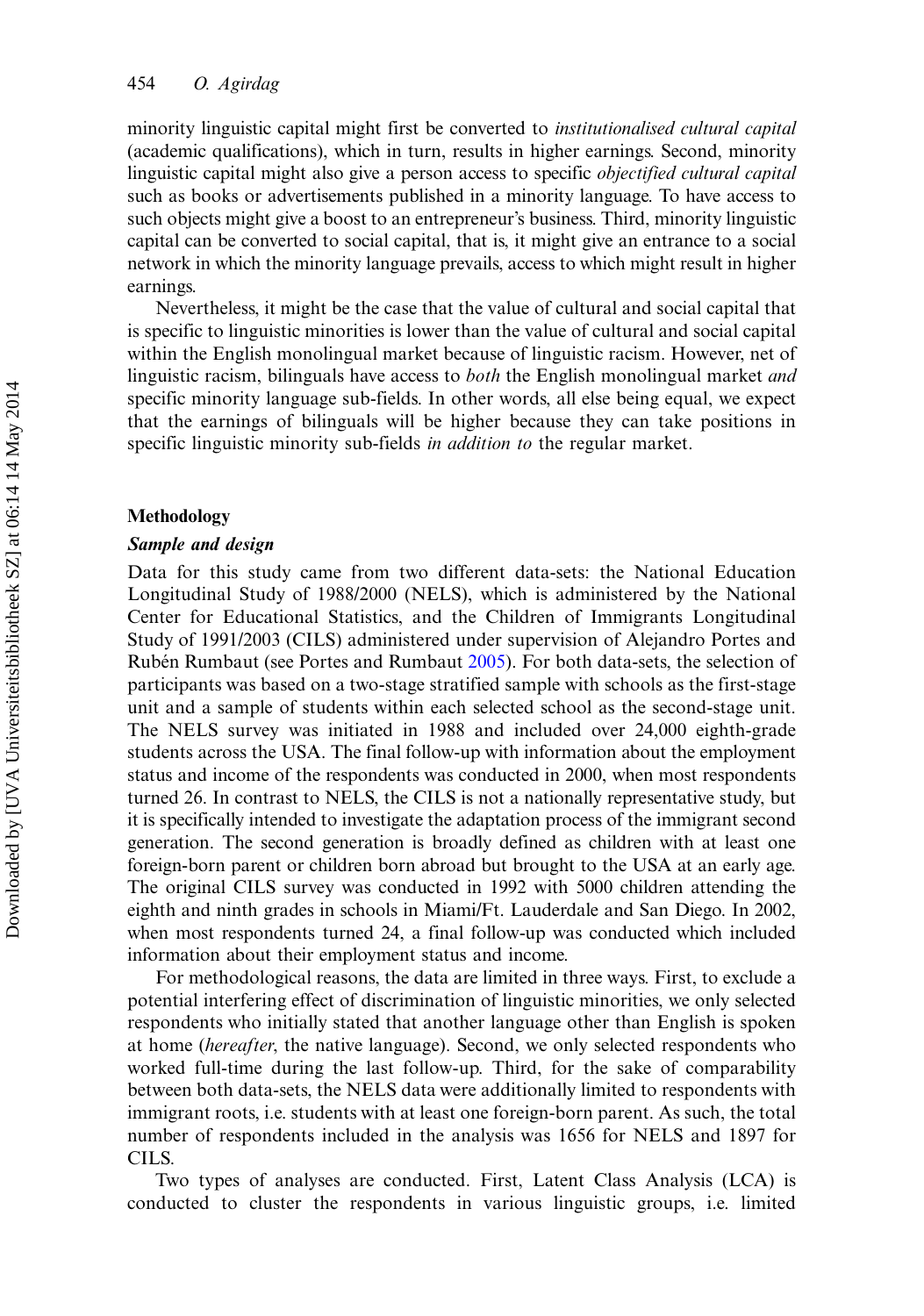bilinguals, balanced bilinguals and English dominant (see section Explanatory Variable). Second, regression analysis is conducted to investigate the net effects of being balanced bilingual versus English dominant. Additionally, using only the CILS data, we will examine whether non-cognitive factors (self-esteem and family cohesion) account for the impact of bilingualism or earnings. The LCA is conducted with MPlus version 5, and the regression analysis is conducted with SPSS version 20. Missing data are handled with the multiple imputation procedure: five imputations are requested, and the pooled results are shown (Allison [2002\)](#page-14-0).

#### Outcome: annual income

The main dependent variable in this study is the annual earning of the respondents. These were collected during the last follow-up of both NELS and CILS. For CILS, respondents were asked to state their monthly earnings from all sources. NELS respondents were asked to state how much they earn before taxes and other deductions. They could report their earnings hourly, weekly, bimonthly, monthly or annually. We converted all earnings responses for both NELS and CILS to annual earnings by multiplying by common full-time factors: hourly earnings by 2100, weekly by 52, bi-monthly by 24 and monthly by 12 (see [Table 1](#page-8-0) for descriptive statistics on NELS and CILS).

Most economists prefer to take the natural logarithm of earnings, i.e. loglinear form, for theoretical reasons regarding the statistical distribution of earnings. However, there are theoretical, practical and methodological reasons to avoid this practice and stay with the linear form (for an elaborated discussion, see Portes and Zhou [1996\)](#page-15-0). Practically seen, the linear form yields coefficients that are directly interpretable as dollar gains per unit change in the independent variable, while the loglinear form is harder to interpret (i.e. as average percentage change in earnings). Theoretically, the loglinear form yields the relative impact of the independent variables, whereas the linear form gives us information about absolute earnings. Therefore, the loglinear form can obscure real differences between groups and as such is less preferable when the focus is on *actual* differences in earnings (see Portes and Zhou [1996](#page-15-0)). Finally, methodologically, Blackburn [\(2007](#page-14-0)) demonstrates that converting wages to the natural logarithm produces more bias than it reduces. He concludes: 'While there is little to gain statistically from log-wage regression analysis, there is much to lose' (Blackburn, [2007,](#page-14-0) 95). We find these arguments convincing and therefore stay with the absolute (linear) levels of earnings.

#### Explanatory variable: multilingual proficiencies

In both data-sets, respondents were asked to self-assess their proficiencies in their native language and English in exactly the same way: they were asked about their ability to speak, understand, read and write. There were four response categories for all items: 'very well', 'well', 'not well' and 'not at all'. It should be noted that for CILS, this information was collected during the base-line, whereas for NELS the most recent data on language proficiency was collected in 1990 during the first follow-up.

The eight categorical items of language proficiency are entered as indicators of potential clusters (latent classes), that is, distinct linguistic groups. For both datasets, the results of the LCA show that there are three clusters that make empirical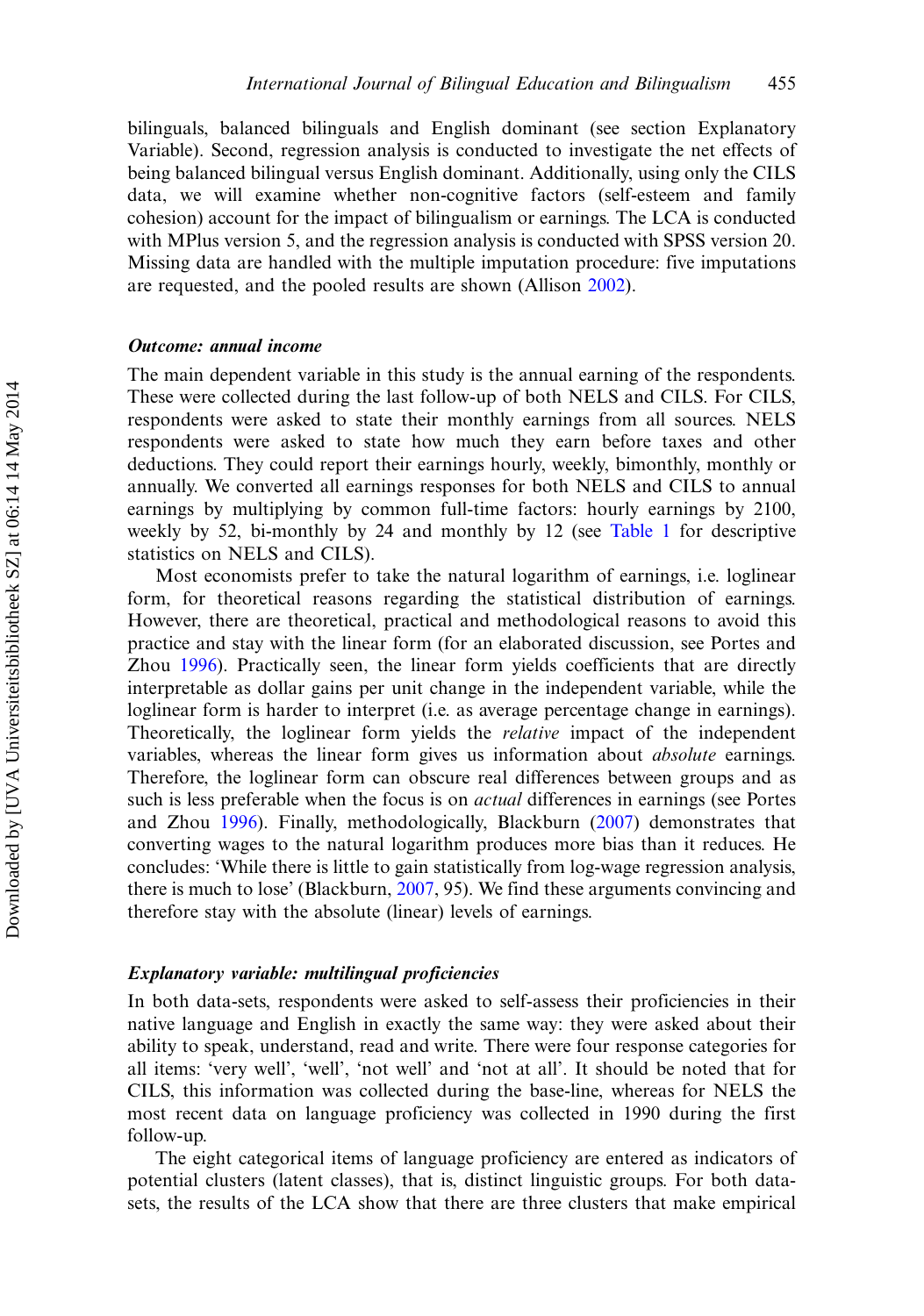<span id="page-8-0"></span>

|  | Table 1. Descriptive statistics for the CILS and the NELS. |  |  |  |  |  |  |
|--|------------------------------------------------------------|--|--|--|--|--|--|
|--|------------------------------------------------------------|--|--|--|--|--|--|

|                       | <b>NELS</b>      |                |                          |                          | <b>CILS</b> |                  |                |                          |
|-----------------------|------------------|----------------|--------------------------|--------------------------|-------------|------------------|----------------|--------------------------|
|                       | $\boldsymbol{N}$ | Min            | Max                      | Mean<br>(SD)             | $\cal N$    | Min              | Max            | Mean<br>(SD)             |
| Bilingualism          | 1556             |                |                          |                          | 1897        |                  |                |                          |
| Limited               |                  | $\overline{0}$ | 1                        | 21.72%                   |             | $\overline{0}$   | 1              | 20.72%                   |
| Balanced<br>bilingual |                  | $\theta$       | 1                        | 17.22%                   |             | $\overline{0}$   | 1              | 25.62%                   |
| English<br>dominant   |                  | $\theta$       | 1                        | 61.05%                   |             | $\overline{0}$   | 1              | 53.66%                   |
| Earning (year)        | 1575             | 1000           | 500,000                  | 32,873<br>(23, 502)      | 1699        | 960              | 204,000        | 26,223<br>(16, 658)      |
| Gender                | 1656             |                |                          |                          | 1897        |                  |                |                          |
| Male                  |                  | $\theta$       | 1                        | 51.09%                   |             | $\overline{0}$   | 1              | 48.34%                   |
| Female                |                  | $\theta$       | 1                        | 48.91%                   |             | $\theta$         | 1              | 51.66%                   |
| Education             | 1639             | $-2$           | 3                        | 0.51                     | 1867        | $-2$             | $\overline{2}$ | $-0.49$                  |
| attainment            |                  |                |                          | (1.32)                   |             |                  |                | (0.93)                   |
| Cognitive ability     | 1434             | $-19.07$       | 22.98                    | 0(8.66)                  | 1672        | $-69.70$         | 16.00          | 0(5.53)                  |
| <b>Parental SES</b>   | 1544             | $-2.23$        | 2.87                     | 0(0.87)                  | 1897        | $-1.60$          | 2.15           | 0(0.73)                  |
| National origin       | 1656             |                |                          |                          | 1878        |                  |                |                          |
| Mexico                |                  | $\overline{0}$ | 1                        | 34.72%                   |             | $\overline{0}$   | 1              | 14.00%                   |
| Cuba                  |                  |                | -                        |                          |             | $\overline{0}$   | 1              | 28.49%                   |
| Other Hispanic        |                  | $\theta$       | 1                        | 16.67%                   |             | $\overline{0}$   | 1              | 28.43%                   |
| Filipino              |                  |                | $\overline{\phantom{0}}$ | $\overline{\phantom{0}}$ |             | $\theta$         | 1              | 13.58%                   |
| China                 |                  | $\theta$       | 1                        | 6.10%                    |             |                  |                | $\overline{\phantom{0}}$ |
| Other Asian           |                  | $\theta$       | 1                        | 18.30%                   |             | $\overline{0}$   | 1              | 13.90%                   |
| Other                 |                  | $\theta$       | 1                        | 24.21%                   |             | $\overline{0}$   | 1              | 1.60%                    |
| Region                | 1594             |                |                          |                          |             |                  |                |                          |
| North-east            |                  | $\overline{0}$ | 1                        | 17.13%                   |             |                  |                |                          |
| North-central         |                  | $\theta$       | 1                        | 12.17%                   |             |                  |                |                          |
| South                 |                  | $\theta$       | 1                        | 29.80%                   |             |                  |                |                          |
| West                  |                  | $\theta$       | $\mathbf{1}$             | 40.90%                   |             |                  |                |                          |
| City                  |                  |                |                          |                          | 1987        |                  |                |                          |
| Miami                 |                  |                |                          |                          |             | $\boldsymbol{0}$ | 1              | 59.67%                   |
| San Diego             |                  |                |                          |                          |             | $\theta$         | $\mathbf{1}$   | 40.33%                   |
| Self-esteem           |                  |                |                          |                          | 1684        | $-2.36$          | 0.54           | 0(0.50)                  |
| Familiy cohesion      |                  |                |                          |                          | 1685        | $-2.63$          | 1.37           | 0(1.01)                  |

Note: Number of observations (N), minimum, maximum, mean with standard deviations in parenthesis (for continuous variables) and proportion (for categorical variables).

sense.<sup>[1](#page-13-0)</sup> The interpretation of these three latent classes was in line with previous studies of bilingualism. More specifically, we were able to distinguish between (1) limited bilinguals, (2) balanced bilinguals and (3) an English-dominant group. For the NELS 17.22% of the sample is categorised as balanced bilinguals; for the CILS  $25.62\%$  is categorised as balanced bilinguals (see Table 1 for descriptive statistics). [Figure 1](#page-9-0) depicts probability scales of these three clusters for the CILS data. It shows that individuals belonging to the cluster of limited bilinguals have lower overall proficiency than the other two groups. Individuals belonging to both the Englishdominant group and balanced bilinguals have a high English proficiency, but balanced bilinguals have additionally high scores on the native language indicators. Balanced bilinguals score especially high in writing and reading skills in native language, while both groups have similar English proficiency. Hence, it should be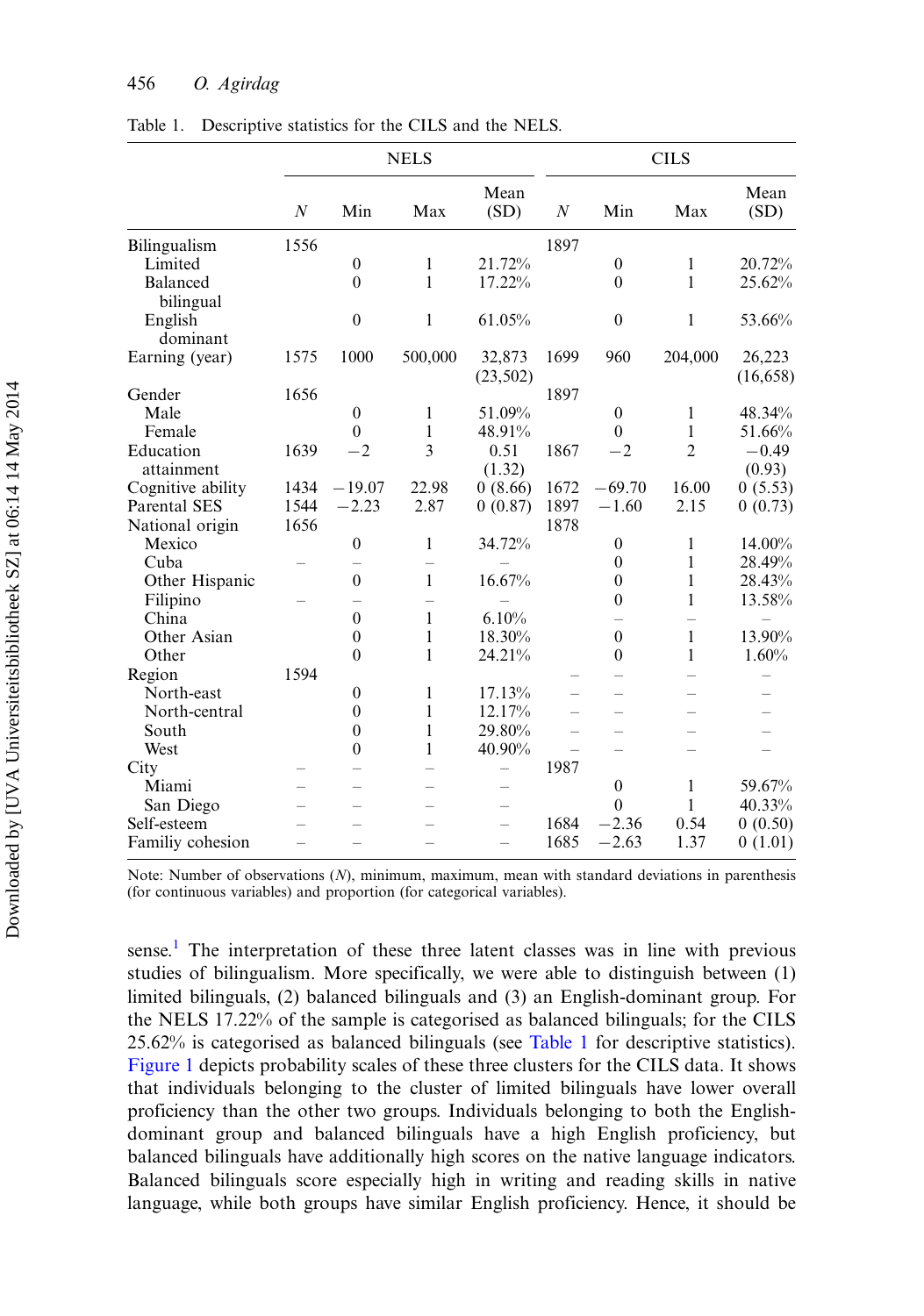<span id="page-9-0"></span>emphasised that the only difference between balanced bilinguals and Englishdominant group is their native language skills.

## Control variables

To rule out selection effects, we will control for respondents' gender, educational attainment, cognitive ability, parental socio-economic status (SES), national origin and their regional location (see [Table 1](#page-8-0) for descriptive statistics for NELS and CILS).

In both data-sets, the *educational attainment* of the respondents is measured by their highest educational degree. To make the analysis more straightforward, we will use this ordinal variable as if it was a metric variable in the analyses.



Figure 1. Results of the LCA: probability scales for three class solution: limited bilinguals (top), balanced bilinguals (middle) and English dominant (bottom). Note: Results are shown for the CILS data. The results for the NELS data are almost identical.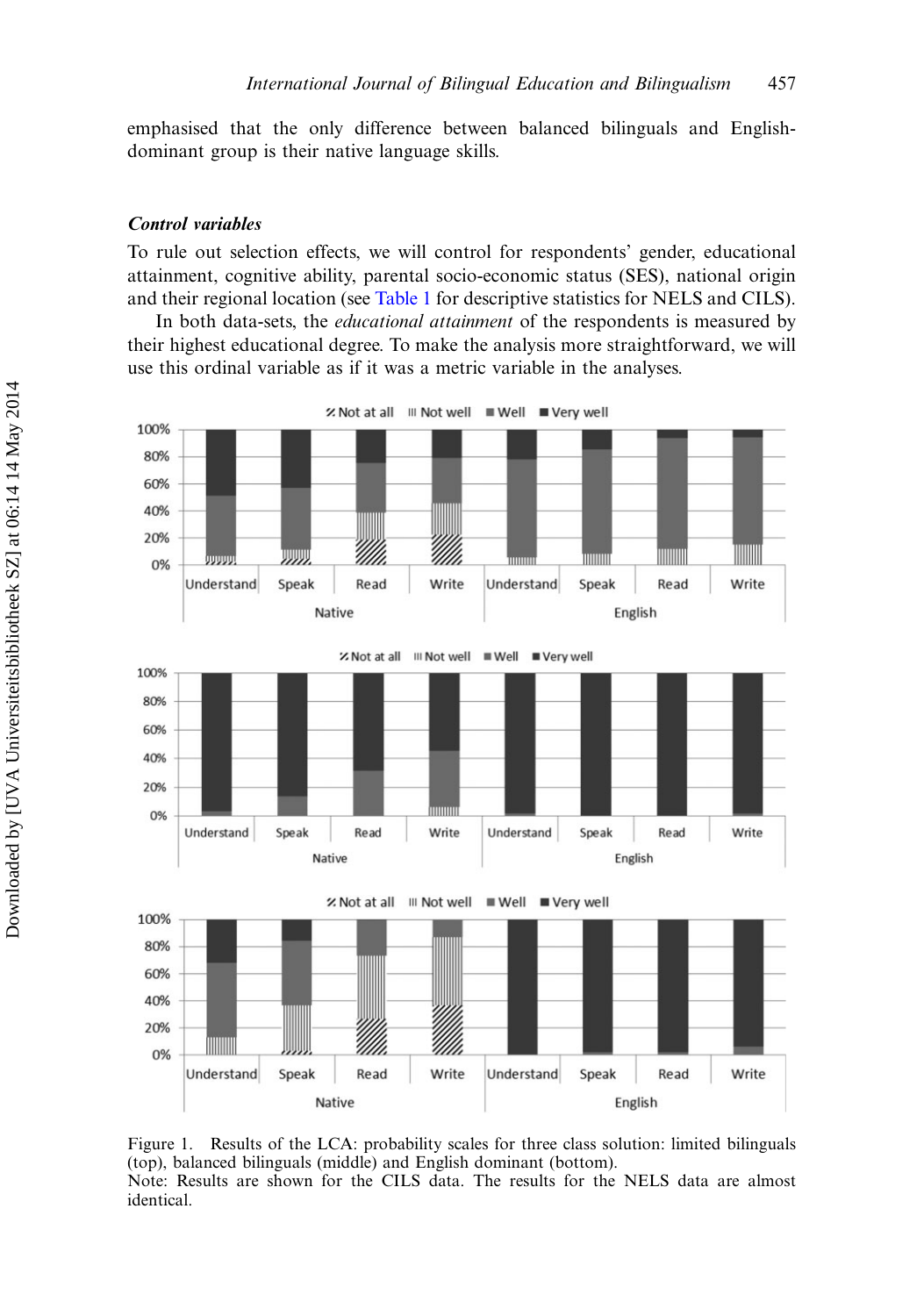As an indicator of respondents' *cognitive ability*, we used their scores on a standardised maths achievement test. For the NELS, this test was conducted in the spring of 1988; for the CILS data, the scores on the Stanford maths achievement test were administered by the schools and provided to the researchers in 1991.

As a measure of *parental SES*, we use the composite SES scores calculated by both the NELS and the CILS administrators: the SES composite for NELS is composed of five variables, including family income, parents' education levels and parents' occupations; the SES composite for CILS is computed using father's and mother's education, occupations and family home ownership.

We were able to distinguish between seven categories of *national origin* with frequencies larger than 100: (1) Mexico, (2) Cuba (only in CILS), (3) other Latin America, (4) Philippines (*only in CILS*), (5) China (*only in NELS*), (6) Other Asian and (7) Others.

Finally, we controlled for the location of the respondents, using a proxy variable taken from information about the location of the schools in the baseline data. For NELS, four census regions were distinguished, and for the CILS, we distinguish between Miami/Ft. Lauderdale in Florida and San Diego in California.

#### Non-cognitive variables

To assess whether the impact of bilingualism can be explained by non-cognitive characteristics, we will examine the mediating role of self-esteem and family cohesion. Both variables come from the first follow-up of the CILS data. Selfesteem is assessed with 10 items of the Rosenberg's Self-Esteem scale (Rosenberg and Simmons [1972](#page-15-0)). Family cohesion is measured with three items from the Family Cohesion scale (Portes and Rumbaut [2001\)](#page-15-0). See [Table 1](#page-8-0) for descriptive statistics.

## **Results**

We begin our analysis with the effect of being balanced bilingual versus English dominant. [Table 2](#page-11-0) makes clear that, for the NELS data, respondents who were categorised as balanced bilinguals during high school have \$3292 more income at the beginning of their career than their English-dominant counterparts ( $p=0.03$ ). Similarly, the results for the CILS data show that balanced bilinguals earn \$2096 more than the English-dominant group ( $p=0.04$ ). Thus, the difference in the effect size in both data-sets might be explained by the fact that NELS asked for income before tax reduction while the CILS asked for net income. Remarkably, there are no significant differences between the earnings of limited bilinguals and the Englishdominant group, while the English proficiency level of the English-dominant group is much higher than those of limited bilinguals.

In the second CILS model, we include self-esteem and family cohesion as covariates. While self-esteem is significantly related to earnings, the significant positive impact of balanced bilingualism does not change after including these noncognitive factors. Hence, we cannot argue that the effect of bilingualism is mediated by these non-cognitive factors.

While the control variables in the models that are shown in [Table 2](#page-11-0) are not the primary concern of this study, we note that women earn significantly less than men, and that higher parental SES, higher cognitive ability and higher educational attainment are all related to higher annual earnings. The only category of national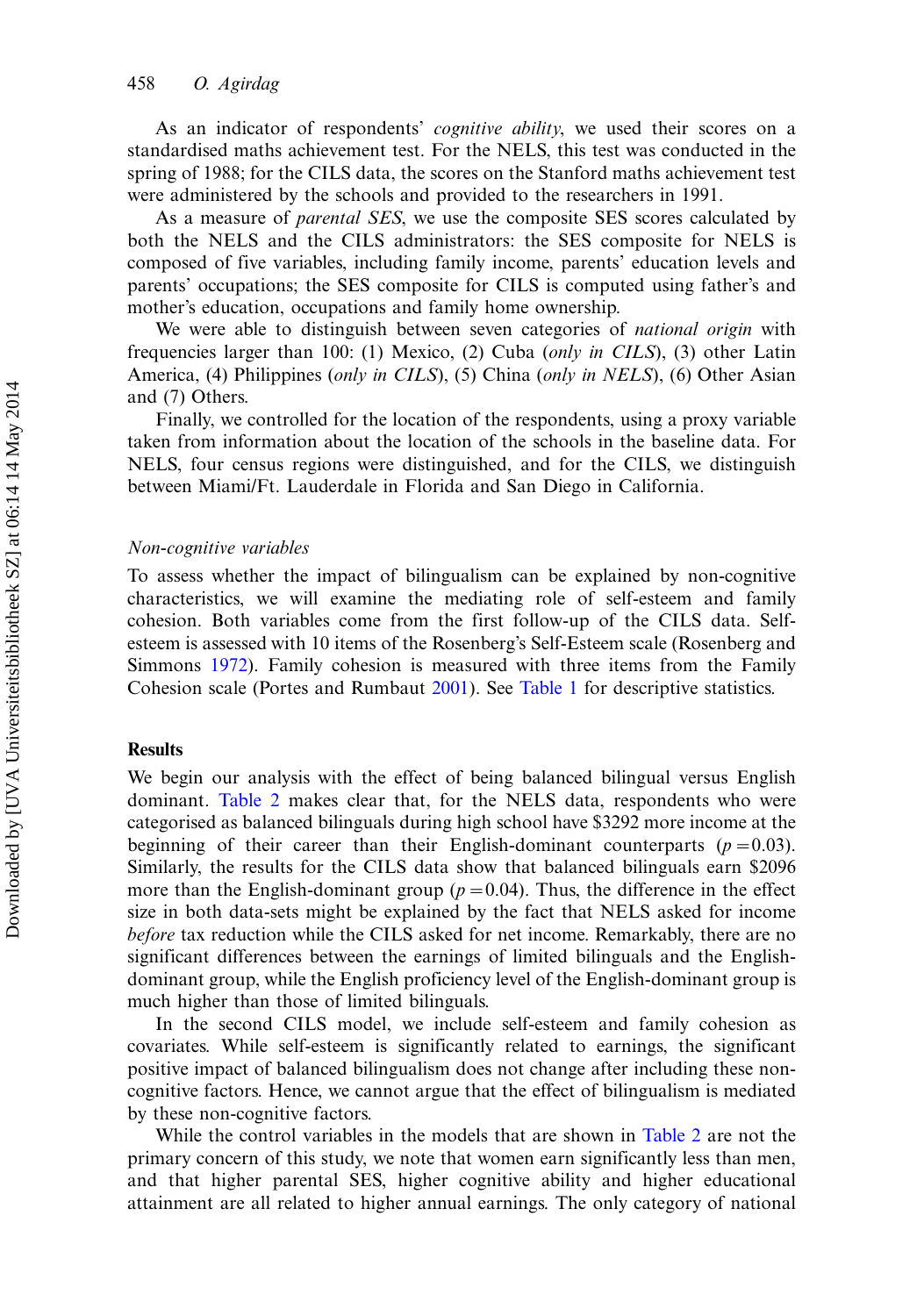|                             | <b>NELS</b>           | <b>CILS</b>      | <b>CILS</b>        |
|-----------------------------|-----------------------|------------------|--------------------|
|                             | b(SE)                 | b(SE)            | b(SE)              |
| Intercept                   | 33,913 (1583)***      | 28,163 (3613)*** | $27,877$ (3624)*** |
| Bilingualism                |                       |                  |                    |
| Limited                     | 536 (1412)            | $-451(1086)$     | $-203(1103)$       |
| Bilingual                   | 3292 $(1536)^*$       | 2096 $(1014)*$   | 1959 $(1021)$ *    |
| English dominant            | Ref                   | Ref              | Ref                |
| Women                       | $-6498$ (1059)***     | $-3444(817)$ *** | $-3308(813)$ ***   |
| <b>Education</b> attainment | 3073 (489)***         | 2590 (488)***    | $2516 (484)$ ***   |
| Cognitive ability           | 387 (80)***           | $186(84)$ *      | $165(86)$ *        |
| Parental SES                | 3053 $(817)$ ***      | 1108 (634)       | 1106 (636)         |
| National origin             |                       |                  |                    |
| Mexico                      | $-429(1504)$          | 916 (3687)       | 1097 (3691)        |
| Cuba                        |                       | $-2353(3126)$    | $-2424(3146)$      |
| Other Hispanic              | $-1838(1701)$         | $-4000(3122)$    | $-4075(3138)$      |
| Filipino                    |                       | $-1128(3704)$    | $-641(3710)$       |
| China                       | $10,421$ $(2551)$ *** |                  |                    |
| Other Asian                 | 102 (1744)            | 3389 (3632)      | 3793 (3636)        |
| Other                       | Ref                   | Ref              | Ref                |
| Region                      |                       |                  |                    |
| North-east                  | 3476 (1657)*          |                  |                    |
| North-Central               | 133 (1885)            |                  |                    |
| South                       | $-2070(1309)$         |                  |                    |
| West                        | Ref                   |                  |                    |
| City                        |                       |                  |                    |
| Miami                       |                       | 3643 (2216)      | 3776 (2213)        |
| San Diego                   |                       | Ref              | Ref                |
| Self-esteem                 |                       |                  | $2215(883)$ ***    |
| Family cohesion             |                       |                  | $-200(436)$        |

<span id="page-11-0"></span>Table 2. Regression coefficients on annual earnings for the NELS and the CILS data.

 $*_{p}$  < 0.05, \*\*\*p < 0.001.

origin that is significantly different from the 'others' category is 'China': Chinese-American young adults earn significantly more than other children of immigrants.

In fact, these positive effects found for balanced bilingualism are conservative estimates. We might be underestimating the actual impact of bilingualism as we control for educational attainment, which might suppress the effects on earnings. As we have described in the theoretical section, bilingualism might have an effect on earnings through educational attainment. That is, bilingualism might have a positive impact on educational attainment, which in turn, has a positive impact on earnings. Indeed, for the NELS data, we find evidence that balanced bilingualism results in higher educational attainment ( $b = 0.158$ ;  $p = 0.03$ ; not shown in tables), and that educational attainment has a positive effect on earnings ( $b = 3073$ ;  $p < 0.001$ ). Above and beyond the direct effect of balanced bilingualism on earnings, there is a significant indirect effect of balanced bilingualism via educational attainment  $(b = 485; p = 0.03$ , not shown in tables). In other words, bilingualism results in more earnings in two ways: first, indirectly, because bilingualism is related to higher educational attainment and this results in more earnings; second, directly, because even with the same level of educational attainment, bilinguals earn more than English-dominant respondents. However, for CILS data, we only found a direct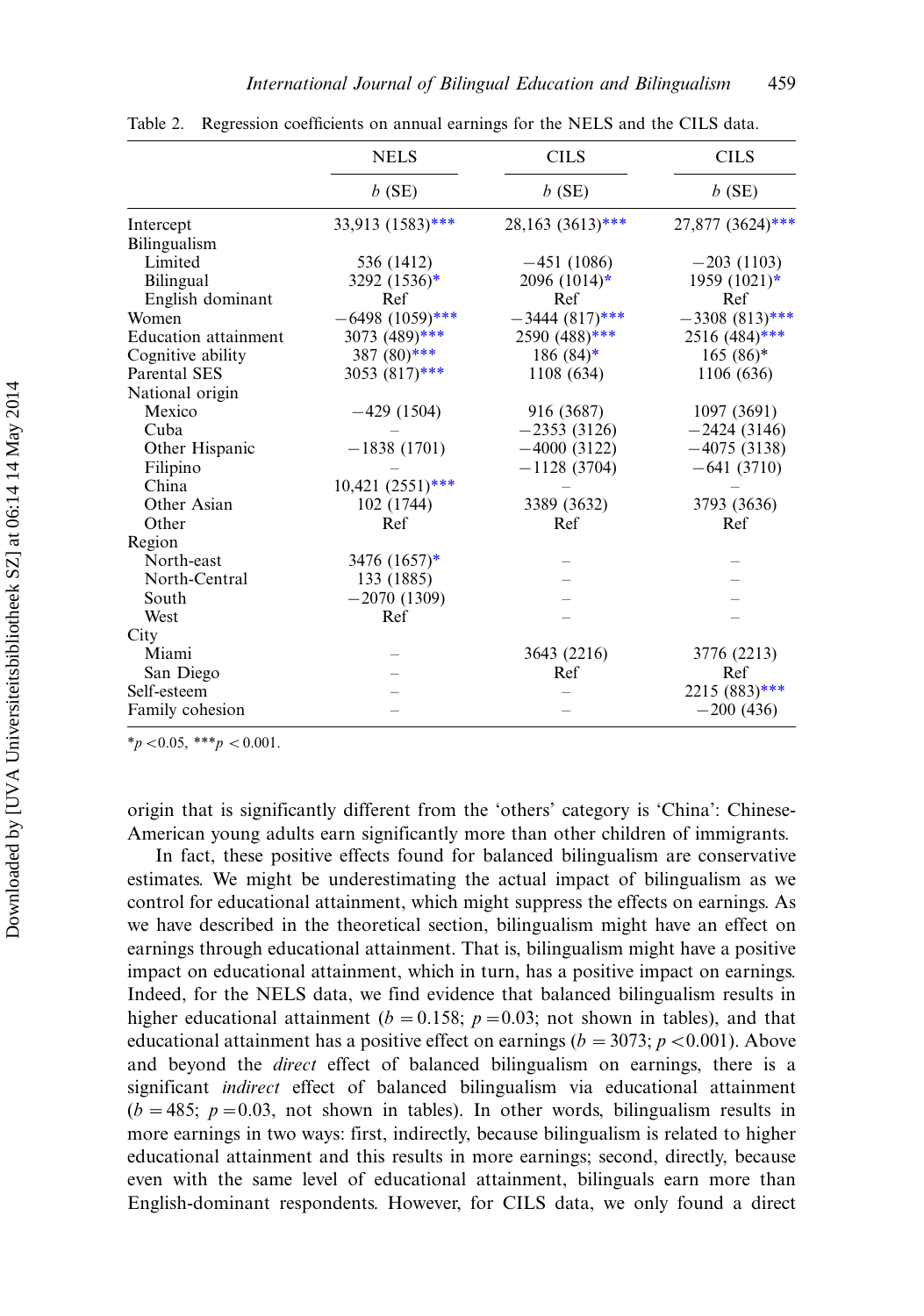effect and no indirect effect: bilinguals earn more than English-dominant respon-dents, even when educational attainment is taken into account.<sup>[2](#page-13-0)</sup>

Having established that balanced bilingualism is generally related to higher earnings, we might wonder whether this holds true for different groups. For this purpose, we calculated interaction terms between balanced bilingualism and gender and between balanced bilingualism and national origin. While, in general, our results point out that the positive impact of balanced bilingualism is even higher for females and Mexican-Americans, these differences were not statistically significant, potentially due to small sample sizes.

#### Conclusion and discussion

Regarding the economic adaptation of immigrants in the USA, there are few topics that are more studied than the effects of immigrants' linguistic competencies on their earnings. However, this topic is primarily studied from a *deficit* perspective, that is, the emphasis of economists has almost exclusively been on what language skills immigrants do *not have* (i.e. proficiency in English). In strong contrast, only rarely have scholars investigated the potential positive effects of what immigrants do have (their native language skills). In spite of the strong societal pursuit of English only, an important component of sociological and/or sociolinguistic research has been the study of the beneficial outcomes of bilingualism and the related study of the metaphorical costs of complete language assimilation. Inspired by this research tradition, in this paper, we argued for a study of the *literal* costs of complete language assimilation for non-native-language speaking children of immigrants.

The results of regression analysis on two completely independently collected data-sets (NELS and CILS) show that there is a substantial cost associated with complete language assimilation. This finding holds true even after controlling for cognitive ability, parental SES and educational attainment. More specifically, when compared with the English-dominant group, we found that balanced bilingual students (who differ from the 'English-dominant' group only regarding their native language proficiency) earn between \$2000 and \$3200 annually more. While this is the 'all else being equal' effect, the total impact of balanced bilingualism might be higher as the NELS data suggest that there is an additional indirect effect via educational achievement. Additional analyses with the CILS data suggest that non-cognitive factors (self-esteem and family cohesion of students) do not account for the positive impact of balanced bilingualism.

Before we discuss the implication of our results, it is important to mention two limitations of this study. First, given the nature of our data, we could only study the earnings of young adults in their mid-twenties. It might therefore be the case that the positive effects of bilingualism only apply to people at the beginning of their careers. A second limitation is that we could not examine whether attending bilingual education programmes has an effect on future earnings or whether bilingual schooling might mediate the positive effects of bilingualism. We suggest that future research should study the impacts of bilingualism for the whole population and examine whether attending bilingual schooling has an effect on labour market outcomes.

Our findings have implications for the use of the Bourdieusian theory. More specifically, previous studies mainly used the notions of cultural capital and linguistic capital to denote competencies in dominant cultural forms and in the dominant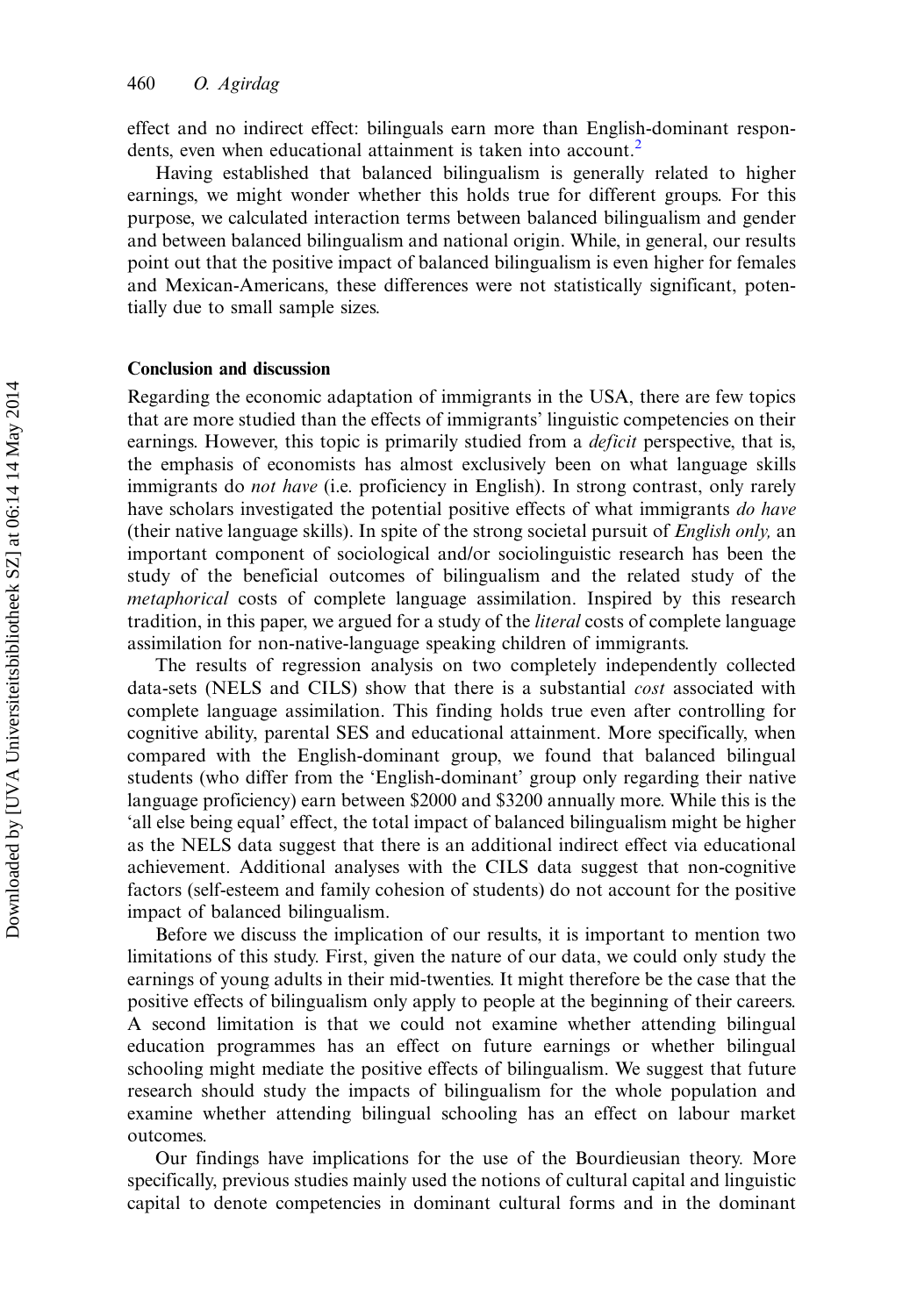<span id="page-13-0"></span>language *(in casu* English proficiency). However, our findings clearly indicate that competencies in a minority language might function as cultural capital as well. We might call this multicultural capital, a distinct type of cultural capital that results from the retention of ethnic and linguistic cultural forms. Like cultural capital, multicultural capital has the potential to be converted into economic capital. Given the increasing importance of transnational economies, we expect that the value of multicultural capital will increase in the future.

There are several important political implications of our findings. First, student bilingualism is not only important with respect to socio-emotional and educational outcomes (as previous studies have shown, e.g. Feliciano [2001;](#page-14-0) Portes and Hao [2002\)](#page-15-0), but imposing complete language assimilation is also detrimental for the economy. For instance, decreasing earnings will lower tax revenues and increase demands on social services. This is even more important given the labour market situation of some immigrant groups such as Mexican-Americans. To put it differently, linguistic assimilation policies are not only just harmful, they might hurt those who already have less. As such, the results of this study pose fundamental questions about the long-term consequences of the *English only* policies imposed in the field of education. Research has already shown that English learners do not benefit from the restriction of bilingual education in terms of educational outcomes (Gándara and Hopkins  $2010$ ). This study adds that these learners are put at even more of a disadvantage, given the long-term harm of monolingualism to their earnings. As such, our results provide support for English language programmes that develop native language proficiency, which not only helps students learn English because of transfer but also has tangible labour market benefits.

#### Acknowledgements

I would like to thank two anonymous referees for their constructive comments. Special thanks to Patricia Gándara, Gary Orfield, Russell Rumberger and Rubén Rumbaut for their helpful comments.

#### Notes

- 1. The entropy value was 0.904 for CILS and 0.745 for NELS; entropy values approaching 1 indicate clear delineation of latent classes (Celeux and Soromenho [1996](#page-14-0)).
- 2. It should be noted that Portes and Rumbaut ([2001\)](#page-15-0) found that fluent bilingualism has significant positive effects on educational attainment. Their finding contrasts with our finding because we additionally controlled for cognitive ability, which absorbs the effects of bilingualism on educational attainment.

#### References

- Agirdag, Orhan. 2009. "All Languages Welcomed Here." *Educational Leadership* 66 (7): 20-25. [http://www.ascd.org/publications/books/110058e4/chapters/All-Languages-Welcomed-](http://www.ascd.org/publications/books/110058e4/chapters/All-Languages-Welcomed-Here.aspx)[Here.aspx](http://www.ascd.org/publications/books/110058e4/chapters/All-Languages-Welcomed-Here.aspx)
- Agirdag, Orhan. 2010. ''Exploring Bilingualism in a Monolingual School System: Insights from Turkish and Native Students from Belgian Schools.'' British Journal of Sociology of Education 31 (3): 307-321. doi:[10.1080/01425691003700540.](http://dx.doi.org/10.1080/01425691003700540)
- Agirdag, Orhan, Piet Van Avermaet, and Mieke Van Houtte. 2013 ''School Segregation and Math Achievement: A Mixed-Method Study on the Role of Self-Fulfilling Prophecies.'' Teachers College Record 115 (3): 1-50. [http://www.tcrecord.org/Content.asp?Content](http://www.tcrecord.org/Content.asp?ContentId=16895) [Id=16895](http://www.tcrecord.org/Content.asp?ContentId=16895)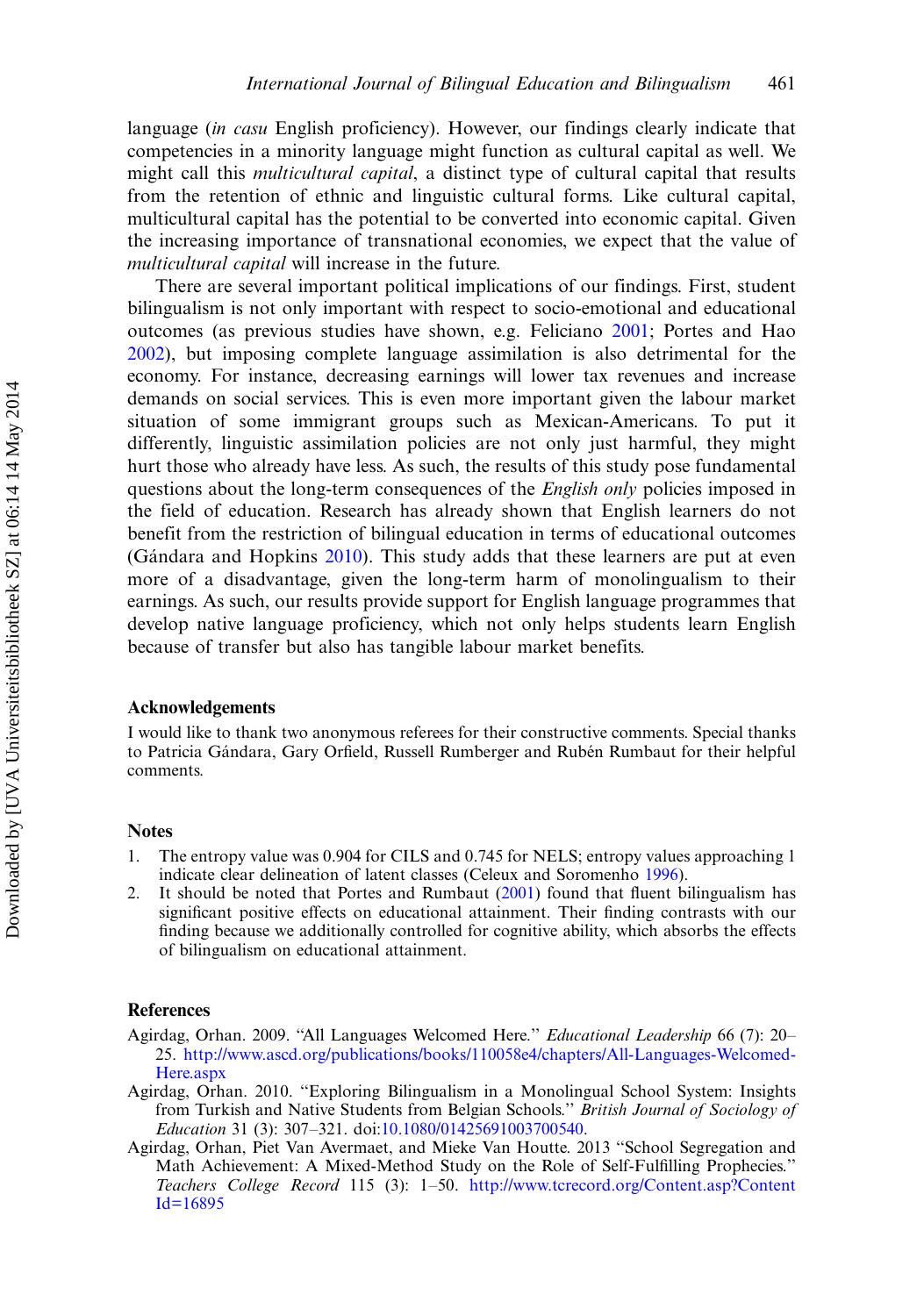- <span id="page-14-0"></span>Alba, Richard, and Victor Nee. 1997. ''Rethinking Assimilation Theory for a New Era of Immigration.'' International Migration Review 31 (4): 826-874. doi[:10.2307/2547416](http://dx.doi.org/10.2307/2547416).
- Allison, Paul David. 2002. Missing Data. Thousand Oaks, CA: Sage Publications.
- Bankston, Carl L., and Min Zhou. 1995. ''Effects of Minority-Language Literacy on the Academic-Achievement of Vietnamese Youth in New Orleans.'' Sociology of Education 68 (1): 1-17. doi[:10.2307/2112760.](http://dx.doi.org/10.2307/2112760)
- Bialystok, Ellen. 2007. ''Cognitive Effects of Bilingualism: How Linguistic Experience Leads to Cognitive Change.'' International Journal of Bilingual Education and Bilingualism 10 (3): 210-223. doi[:10.2167/beb441.0.](http://dx.doi.org/10.2167/beb441.0)
- Blackburn, McKinley L. 2007. "Estimating Wage Differentials without Logarithms." Labour Economics 14 (1): 73-98. doi:[10.1016/j.labeco.2005.04.005](http://dx.doi.org/10.1016/j.labeco.2005.04.005).
- Borjas, George J. 1985. ''Assimilation, Changes in Cohort Quality, and the Earnings of Immigrants." Journal of Labor Economics 3 (4): 463-489. doi:[10.1086/298065.](http://dx.doi.org/10.1086/298065)
- Borjas, George J. 1990. Friends or Strangers: The Impact of Immigrants on the U.S. Economy. New York: Basic Books.
- Bourdieu, Pierre. 1977a. Outline of a Theory of Practice. Cambridge: Cambridge University Press.
- Bourdieu, Pierre. 1977b. ''The Economics of Linguistic Exchanges.'' Social Science Information 16 (6): 645-668. doi[:10.1177/053901847701600601.](http://dx.doi.org/10.1177/053901847701600601)
- Bourdieu, Pierre. 1986. ''The Forms of Capital.'' In Handbook of Theory and Research for the Sociology of Education, edited by J. G. Richardson, 241-258. New York: Greenwood.
- Celeux, Gilles and Gilda Soromenho. 1996. ''An Entropy Criterion for Assessing the Number of Clusters in a Mixture Model." Journal of Classification 13 (2): 195–212. doi[:10.1007/](http://dx.doi.org/10.1007/BF01246098) [BF01246098.](http://dx.doi.org/10.1007/BF01246098)
- Chiswick, Barry R. 1977. ''Sons of Immigrants Are They at an Earnings Disadvantage?'' American Economic Review 67 (1): 376-380. <http://www.jstor.org/stable/1815933>
- Chiswick, Barry R. 1978. ''Effect of Americanization on Earnings of Foreign-Born Men.'' Journal of Political Economy 86 (5): 897-921. doi:[10.1086/260717.](http://dx.doi.org/10.1086/260717)
- Chiswick, Barry R. 1991. ''Speaking, Reading, and Earnings among Low-Skilled Immi-grants." Journal of Labor Economics 9 (2): 149-170. doi[:10.1086/298263.](http://dx.doi.org/10.1086/298263)
- Chiswick, Barry R., and Paul W. Miller. 1995. ''The Endogeneity between Language and Earnings - International Analyses." Journal of Labor Economics 13 (2): 246-288. doi:[10.1086/298374](http://dx.doi.org/10.1086/298374).
- Chiswick, Barry R., and Paul W. Miller. 2002. ''Immigrant Earnings: Language Skills, Linguistic Concentrations and the Business Cycle.'' Journal of Population Economics 15 (1): 31-57. doi:[10.1007/PL00003838](http://dx.doi.org/10.1007/PL00003838).
- Chiswick, Barry R., and Paul W. Miller. 2003. ''The Complementarity of Language and Other Human Capital: Immigrant Earnings in Canada.'' Economics of Education Review 22 (5): 469-480. doi[:10.1016/S0272-7757\(03\)00037-2.](http://dx.doi.org/10.1016/S0272-7757(03)00037-2)
- Chiswick, Carmel U. 2009. ''The Economic Determinants of Ethnic Assimilation.'' Journal of Population Economics 22 (4): 859-880. doi[:10.1007/s00148-008-0190-y.](http://dx.doi.org/10.1007/s00148-008-0190-y)
- Dustmann, Christian. 1994. ''Speaking Fluency, Writing Fluency and Earnings of Migrants.'' Journal of Population Economics 7 (2): 133-156. doi[:10.1007/BF00173616.](http://dx.doi.org/10.1007/BF00173616)
- Dustmann, Christian, and Arthur Van Soest. 2002. ''Language and the Earnings of Immigrants.'' Industrial & Labor Relations Review 55 (3): 473-492. doi:[10.2307/2696052](http://dx.doi.org/10.2307/2696052).
- Dustmann, Christian, and Francesca Fabbri. 2003. ''Language Proficiency and Labour Market Performance of Immigrants in the UK." The Economic Journal 113 (489): 695– 717. doi:[10.1111/1468-0297.t01-1-00151.](http://dx.doi.org/10.1111/1468-0297.t01-1-00151)
- Farrell, Martin Peter. 2010. ''Bilingual Competence and Students' Achievement in Physics and Mathematics." International Journal of Bilingual Education and Bilingualism 14 (3): 335– 345. doi:[10.1080/13670050.2010.516817](http://dx.doi.org/10.1080/13670050.2010.516817).
- Feliciano, Cynthia. 2001. ''The Benefits of Biculturalism: Exposure to Inmigrant Culture and Dropping out of School among Asian and Latino Youths." Social Science Quarterly 82 (4): 865-879. doi:[10.1111/0038-4941.00064](http://dx.doi.org/10.1111/0038-4941.00064).
- Fry, Richard, and B. Lindsay Lowell. 2003. ''The Value of Bilingualism in the US Labor Market." Industrial & Labor Relations Review 57 (1): 128-140. doi[:10.2307/3590985](http://dx.doi.org/10.2307/3590985).
- Gándara, Patricia C., and Megan Hopkins. 2010. Forbidden Language: English Learners and Restrictive Language Policies. New York: Teachers College Press.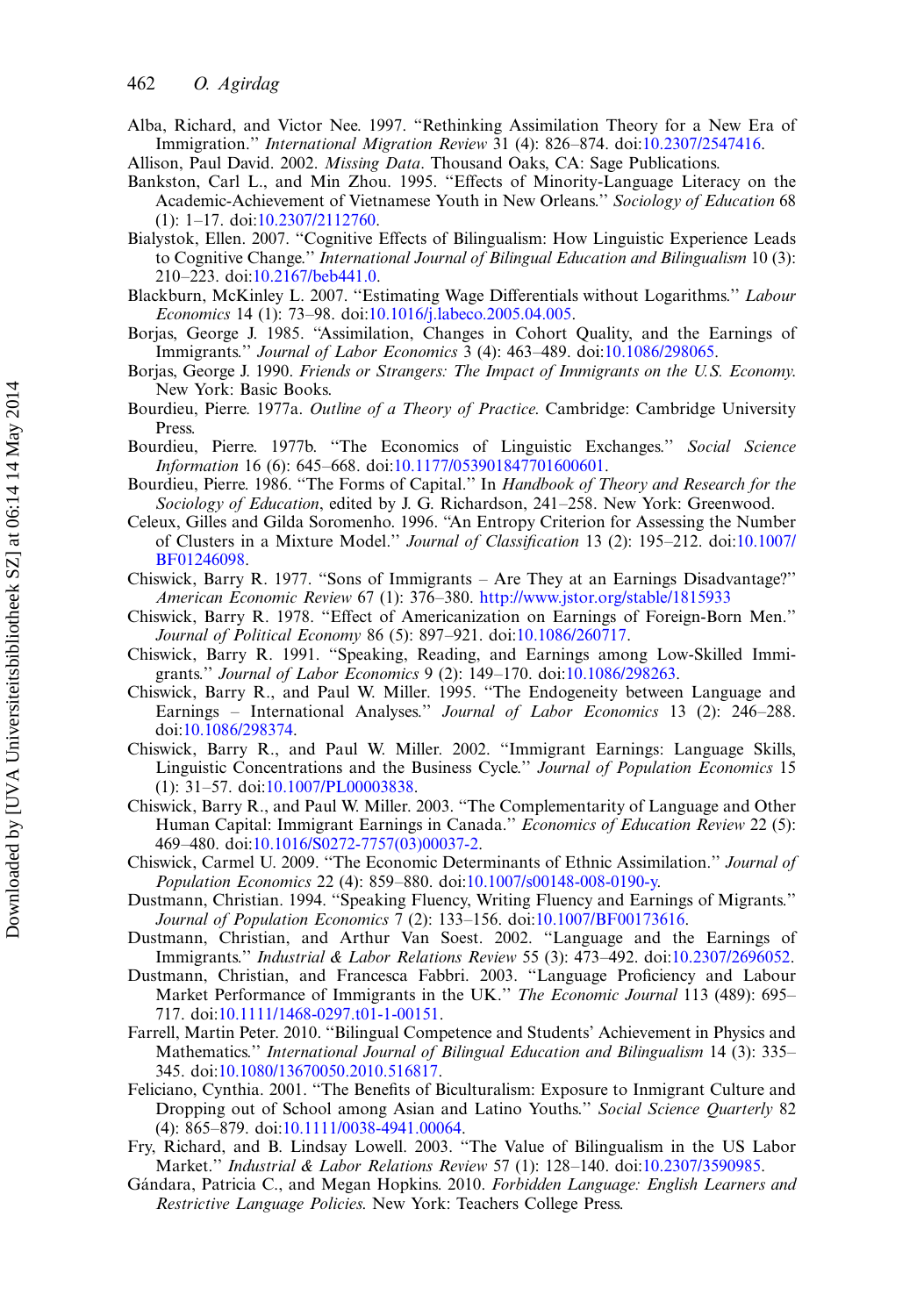- <span id="page-15-0"></span>Grin, François. 1999. Compétences Et Récompenses. La Valeur Des Langues En Suisse [Skills and Rewards: The Value of Languages in Switzerland]. Fribourg: Universitaires de Fribourg.
- Grin, François. 2003. "Language Planning and Economics." Current Issues in Language Planning 4 (1): 1-66. doi[:10.1080/14664200308668048](http://dx.doi.org/10.1080/14664200308668048).
- Grin, François, and Claudio Sfreddo. 1998. "Language-Based Earnings Differentials on the Swiss Labour Market: Is Italian a Liability?" International Journal of Manpower 19 (7): 520-532. doi[:10.1108/01437729810237196](http://dx.doi.org/10.1108/01437729810237196).
- Grin, François, Claudio Sfreddo, and François Vaillancourt. 2010. The Economics of the Multilingual Workplace. New York: Routledge.
- H'madoun, Maryam, and Walter Nonneman. 2012. ''Explaining Differences in Job Retention between Alien and Nonalien Workers after an in-Company Training.'' Applied Economics 44 (1): 93-103. doi[:10.1080/00036846.2010.500271.](http://dx.doi.org/10.1080/00036846.2010.500271)
- Kossoudji, Sherrie A. 1988. ''English-Language Ability and the Labor-Market Opportunities of Hispanic and East Asian Immigrant Men." Journal of Labor Economics 6 (2): 205-228. doi:[10.1086/298181](http://dx.doi.org/10.1086/298181).
- Leslie, Derek, and Joanne Lindley. 2001. ''The Impact of Language Ability on Employment and Earnings of Britain's Ethnic Communities." Economica 68 (272): 587-606. doi:[10.1111/1468-0335.00263](http://dx.doi.org/10.1111/1468-0335.00263).
- Light, Ivan. 1984. ''Immigrant and Ethnic Enterprise in North America.'' Ethnic and Racial Studies 7 (2): 195-216. doi:[10.1080/01419870.1984.9993441](http://dx.doi.org/10.1080/01419870.1984.9993441).
- Mar, Don. 1991. ''Another Look at the Enclave Economy Thesis: Chinese Immigrants in the Ethnic Labor Market." Amerasia Journal 17 (3): 5-21. [http://aascpress.metapress.com/](http://aascpress.metapress.com/content/k128704101894833/) [content/k128704101894833/](http://aascpress.metapress.com/content/k128704101894833/)
- McManus, Walter, William Gould, and Finis Welch. 1983. ''Earnings of Hispanic Men The Role of English-Language Proficiency." Journal of Labor Economics 1 (2): 101-130. doi:[10.1086/298006](http://dx.doi.org/10.1086/298006).
- Nee, Victor, Jimy M. Sanders, and Scott Sernau. 1994. ''Job Transitions in an Immigrant Metropolis - Ethnic Boundaries and the Mixed Economy." American Sociological Review 59 (6): 849-872. doi:[10.2307/2096372](http://dx.doi.org/10.2307/2096372).
- Palmer, Deborah. 2007. ''A Dual Immersion Strand Programme in California: Carrying out the Promise of Dual Language Education in an English-Dominant Context.'' International Journal of Bilingual Education and Bilingualism 10 (6): 752-768. doi[:10.2167/beb397.0](http://dx.doi.org/10.2167/beb397.0).
- Peal, Elizabeth, and Wallace E. Lambert. 1962. The Relation of Bilingualism to Intelligence. Washington, DC: American Psychological Association.
- Portes, Alejandro, and Lingxin Hao. 2002. ''The Price of Uniformity: Language, Family and Personality Adjustment in the Immigrant Second Generation." Ethnic and Racial Studies 25 (6): 889-912. doi:[10.1080/0141987022000009368.](http://dx.doi.org/10.1080/0141987022000009368)
- Portes, Alejandro, and Leif Jensen. 1989. "The Enclave and the Entrants Patterns of Ethnic Enterprise in Miami before and after Mariel." American Sociological Review 54 (6): 929– 949. doi:[10.2307/2095716.](http://dx.doi.org/10.2307/2095716)
- Portes, Alejandro, and Rube'n G. Rumbaut. 2001. Legacies: The Story of the Immigrant Second Generation. Berkeley: University of California Press.
- Portes, Alejandro, and Rube'n G. Rumbaut. 2005. ''Introduction: The Second Generation and the Children of Immigrants Longitudinal Study." Ethnic and Racial Studies 28 (6): 983– 999. doi:[10.1080/01419870500224109.](http://dx.doi.org/10.1080/01419870500224109)
- Portes, Alejandro and Min Zhou. 1996. ''Self-Employment and the Earnings of Immigrants.'' American Sociological Review 61 (2): 219-230. doi:[10.2307/2096332.](http://dx.doi.org/10.2307/2096332)
- Rios-Aguilar, Cecilia, and Patricia Gándara. 2012. "(Re)Conceptualizing and (Re)Evaluating Language Policies for English Language Learners: The Case of Arizona.'' Language Policy 11 (1): 1-5. doi:[10.1007/s10993-011-9228-1.](http://dx.doi.org/10.1007/s10993-011-9228-1)
- Rosenberg, Morris, and Roberta G. Simmons. 1972. Black and White Self-Esteem: The Urban School Child. Washington, DC: American Sociological Association.
- Rumbaut, Ruben G., and Wayne A. Cornelius. 1995. California's Immigrant Children: Theory, Research, and Implications for Educational Policy. San Diego, CA: Center for US-Mexican Studies, University of California.